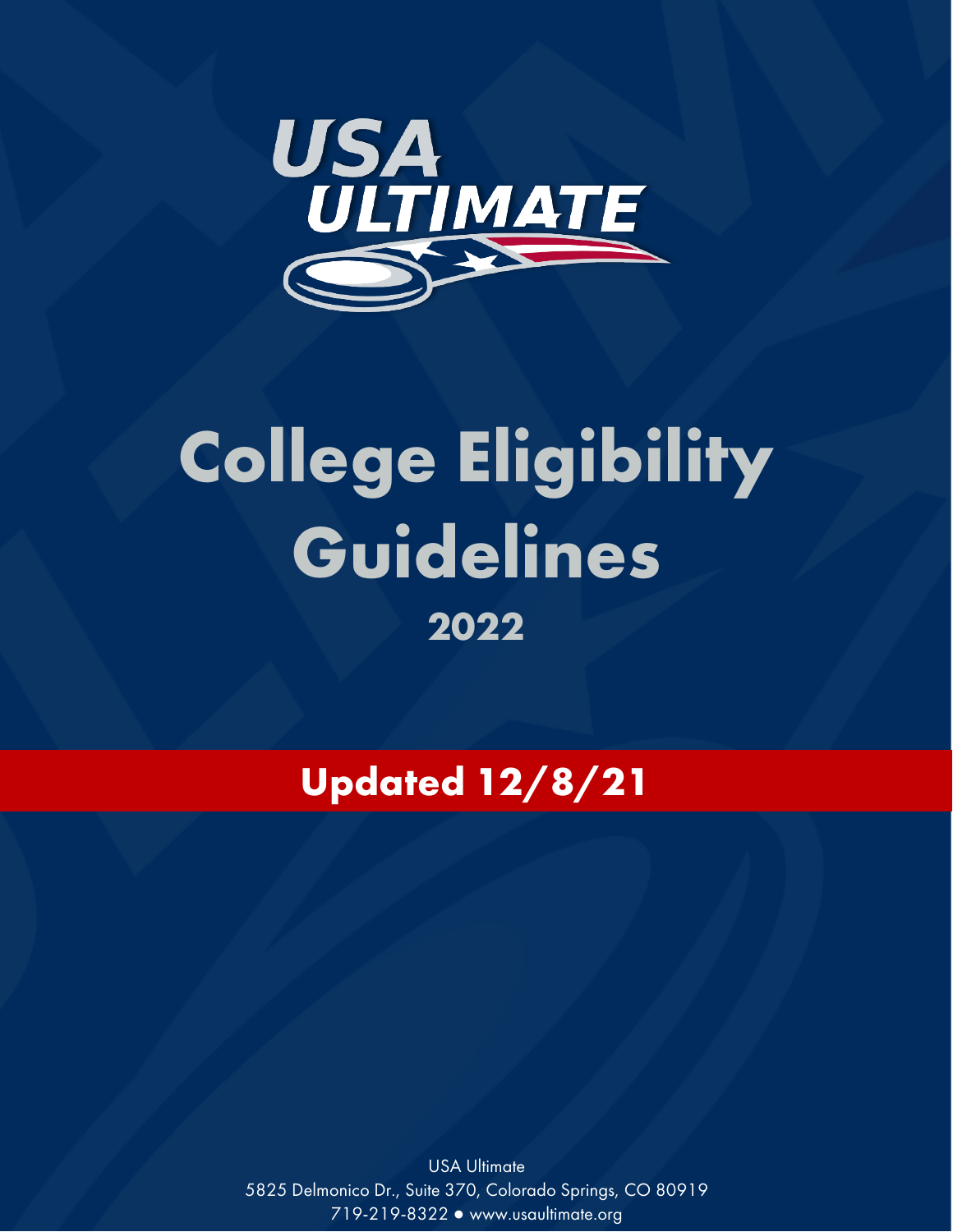

**PARTICIPAL AND INCOME.** 

#### **ELIGIBILITY INQUIRIES**

If you are unclear about your eligibility situation, email coll elig comm@usaultimate.org. Inquiries are handled on the following timeline:

**Sept. 15, 2021 - March 1, 2022:** Players may submit general eligibility inquiries and should receive acknowledgement within two business days. Within one week they will receive an answer or the notification that their inquiry was elevated to be an official case. Players will receive case decisions within three weeks (two for committee research/discussion, one for voting) of their inquiry being an official case

**March 2, 2022 - Sept. 14, 2022:** Players may submit general eligibility inquiries and should receive an answer within a reasonable amount of time, or the notification that their inquiry was elevated to be an official case. If the inquiry is elevated to be an official case, then the case will be on hold until Sept. 15. At that point, the case will be treated as if it were first submitted on Sept. 15.

## **CONSORTIUM PROGRAM**

USA Ultimate offers a program that allows two or more schools meeting certain requirements to compete as a consortium (single-team from multiple schools) in the USA Ultimate College Series. Please note that this program is the ONLY way students can play with a team from a school that they do not attend.

All schools in the proposed consortium **must:**

- have a prior academic consortium with a significant formal relationship with each other
- have a history of athletic collaboration (between athletics other than ultimate)
- share the same athletic facilities (between athletics other than ultimate)

Schools in the proposed consortium must, at a minimum, meet the above requirements in order to apply. **Merely meeting the requirements does not guarantee that the consortium will be approved**. In order to ensure fairness of competition in the college division and minimize the potential for abuse of the rules, consortium applicants will be evaluated against an extremely high standard, and on a case by case basis, in terms of meeting the above requirements. Prior approval of a consortium between two institutions does not guarantee approval on subsequent applications.

To apply, schools must submit a single, unified consortium application in writing to the USA Ultimate College Eligibility Committee by December 31 of the year prior to the year in which the schools wish to compete under single-team status (ex: December 31, 2021 for the 2022 College Regular Season and Series).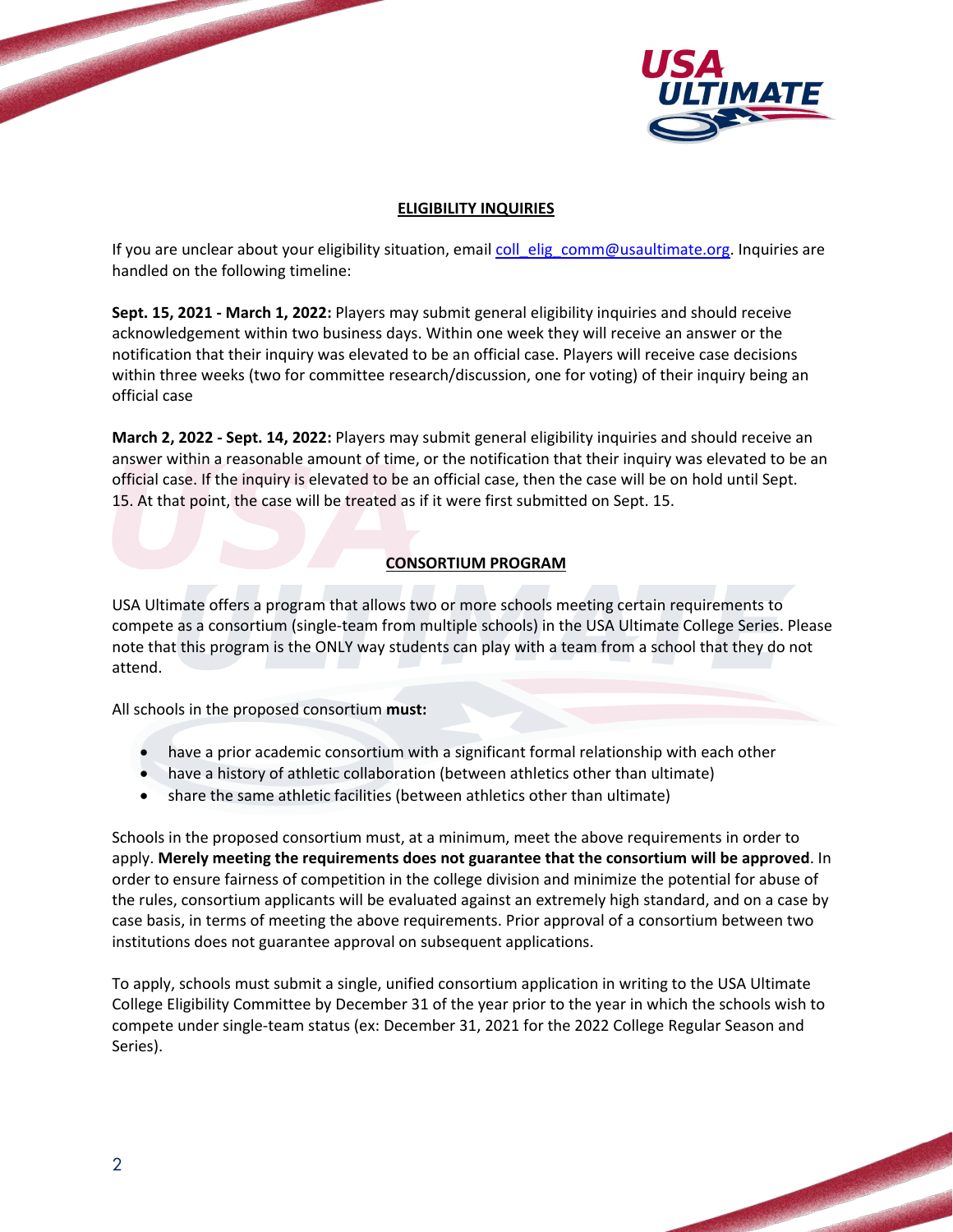

**CONTRACTOR** 

The proposal must include:

- USA Ultimate College Consortium Application
- A letter describing how all the schools in the proposal meet all of the requirements
- Supporting documentation providing evidence that all schools in the proposal meet the requirements

*NOTE: USA Ultimate may reject a consortium proposal for insufficient information and/or documentation.* 

Consortiums are approved for two (2) years, and upon expiration, the schools may re-apply for approval. The application for re-approval must be received by the Consortium Deadline (December 31). Status may be revoked at any time if any of the schools in the consortium no longer meet the required criteria, or if USA Ultimate deems such action beneficial to the growth of ultimate.

Any school in a consortium may withdraw from the consortium if they make such a request in writing to the USA Ultimate National College Director by February 15 of the year in which they wish to compete separately. The request must include the reason for wishing to withdraw. Schools that withdraw from a consortium cannot apply for another consortium until the following year. Games played during the current season with the consortium in place will not be counted for the teams comprising the consortium if the consortium is dissolved. For teams who played against the team with a consortium before it was dissolved, the game will count towards the eligible team's 10 game minimum, although the game result won't impact the rankings algorithm.

The withdrawal of one or more schools from a consortium does not dissolve the consortium of the remaining schools.

Without regard to the aforementioned rules, the status of any school (whether a member of a consortium or not) during their Conference Championship tournament in the USA Ultimate College Series will remain the same throughout that year's College Series.

Please email electronic copies of your application, letter and supporting documentation to coll elig comm@usaultimate.org by the December 31 deadline. If hard copies of your application or supporting documentation are requested, please mail to:

USA Ultimate College Division Attn: Single-team Consortium 5825 Delmonico Drive, Ste. 370 Colorado Springs, CO 80919

If you are still unclear about your school's consortium situation, email coll elig\_comm@usaultimate.org.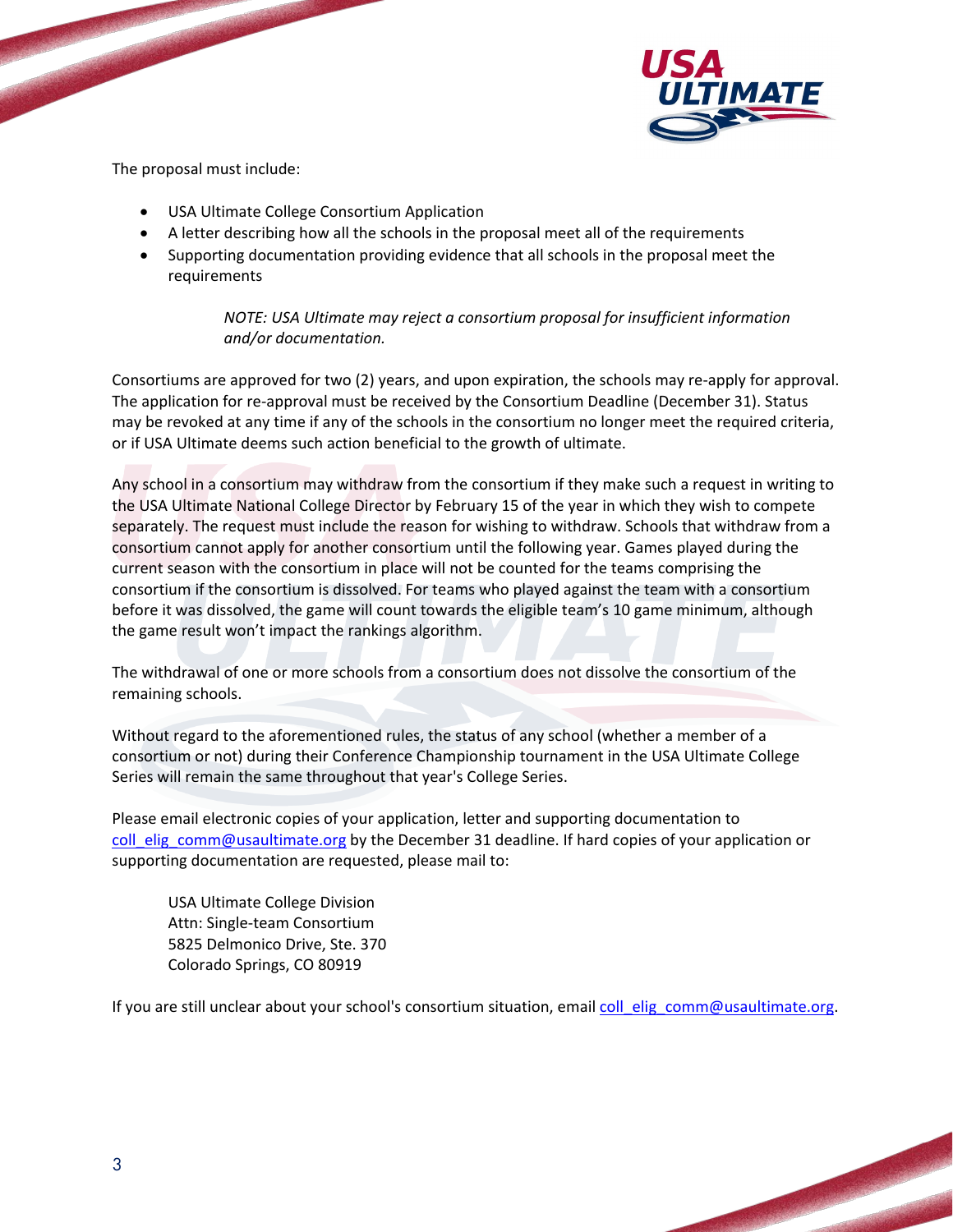

Consortium Inquiries are fielded on the following timeline:

**Jan. 1st - Sept. 14 --** Consortium inquiries will receive a response within a reasonable amount of time. Consortium applications submitted during this period will not be considered for the current year, and will be considered on September 15 as if they had just been submitted. Players will receive acknowledgement of the receipt of the application within two weeks of applying.

**Sept. 15 - Dec. 31 --** Consortium inquiries will receive a response within the same timeline as general eligibility inquiries. Consortium applications will be pre-screened, and either elevated to the committee for discussion/voting (three weeks total) or rejected outright if the application fails to meet the outlined criteria.

## **COLLEGE ELIGIBILITY RULES**

*Last Revision: November, 2021*

- Table of Contents
- Academic Eligibility
- Applicability
- Degree-Seeking Enrollment
- Half-Time Status
- Academic Eligibility Exceptions
- Non-Degree Seeking Exceptions
- Light-Load Exception
- Participation Eligibility
- Definition of Participation
- Definition of Start Date Events
- Initial Participation
- High School Participation
- Youth Participation In Start Date Events
- Review of Start Date Events
- Participation Eligibility Exceptions
- Military service Exemptions
- Domestic Exchange Students
- Foreign Exchange Students
- Team Eligibility
- Clarifications

## **Changes effective for the 2022 College Season:**

**Internet and Correspondence Courses:** The rule requiring correspondence and internet courses to be reviewed by the college eligibility committee has been removed. A registrar can now verify those courses to count towards eligibility. USA Ultimate reserves the right to require additional approval, if deemed necessary.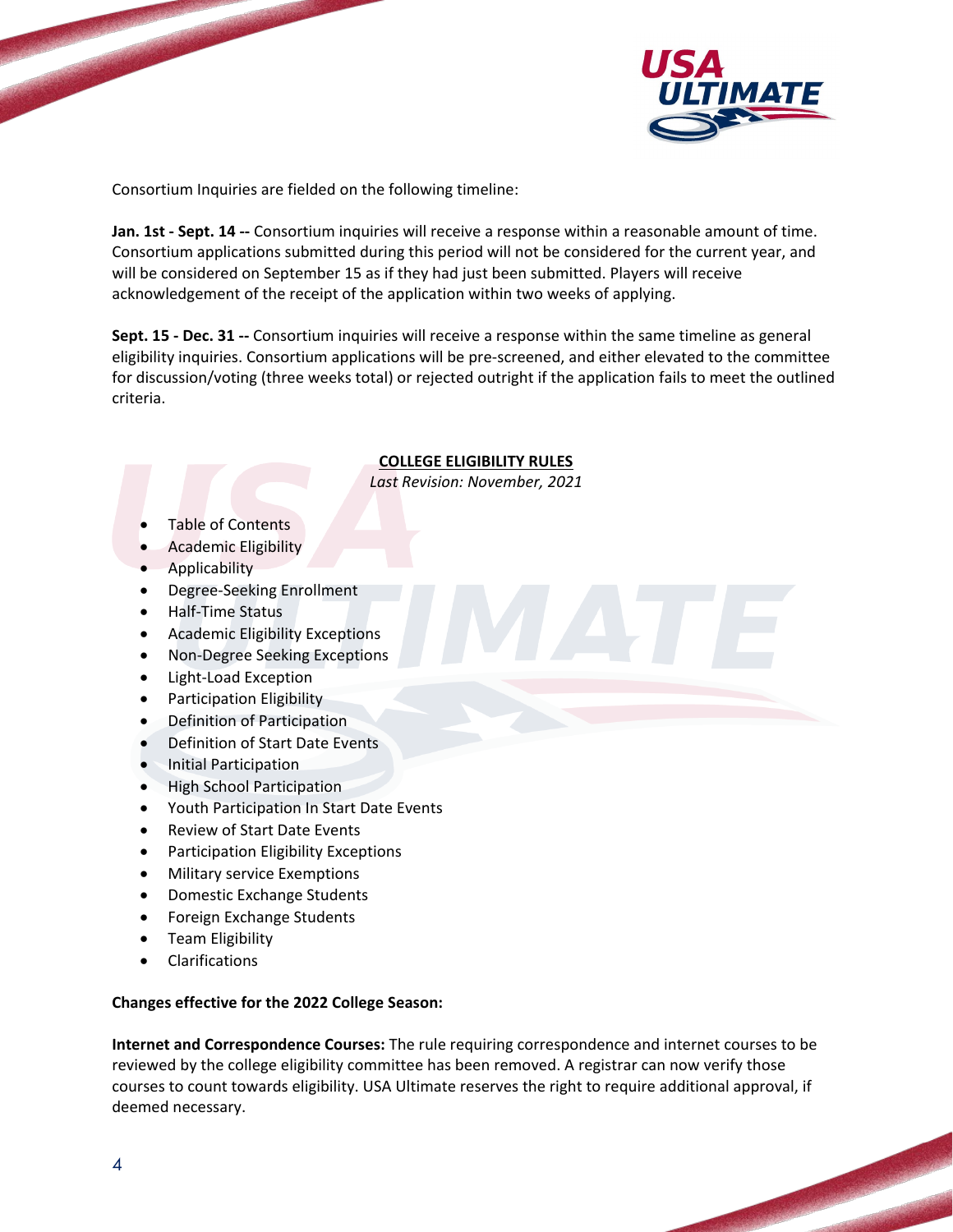

**Service Constitution** 

**Participation Eligibility:** The participation rules have been redrafted to change which events will start a player's eligibility clock. In addition, extensions have been granted to fifth-year student athletes in 2020 and all eligible players in 2021 and are described in more detail below.

#### **Prologue**

The intent of these rules can be summed up in two parts: to have schools represented by teams whose players are all current, legitimate students, and to limit the players in the College Series to less than five (5) years of post-high school ultimate experience. To be eligible to compete in any event of the USA Ultimate College Championship Series (Conference Championships, Regionals and Nationals) or official games during the 2022 USA Ultimate College Regular Season, a PLAYER must meet ALL of the following requirements:

#### **Academic Eligibility**

**Applicability:** The following registration requirements, including exceptions, must be applicable throughout the entire spring semester at a school on a semester system. For quarter system schools, the registration requirements must be applicable throughout two of three quarters (any combination of fall, winter and spring). Students must be enrolled in at least one course required for graduation in the last semester or quarter used to determine their eligibility.

**Degree Seeking Enrollment:** Students must be both accepted and enrolled in a regularly matriculated degree program at the school for which eligibility is to apply. Programs that culminate in only the awarding of a certificate are not considered "degree seeking" (see non-degree seeking exceptions).

**Half-time Status:** Students must be considered at least a half-time student by their school registrar (two (2) full time classes or equivalent as defined by the registrar).

- 1. Graduate students engaged in research, teaching or thesis production that will lead towards the awarding of a degree qualify under this rule.
- 2. Courses taken through a "Continuing Education" or "Extension" program may not be used to fulfill the above requirements, unless approved through the USA Ultimate Coursework Validation process. Email coll\_elig\_comm@usaultimate.org for information on this process.
- 3. Students seeking a second Bachelor's Degree or Associate's Degree must have full-time status to be eligible, unless the Light load exception is to be invoked, in which case this requirement is waived.
- 4. USA Ultimate, at its discretion, may also require approval of internet courses through the USA Ultimate Coursework Validation process.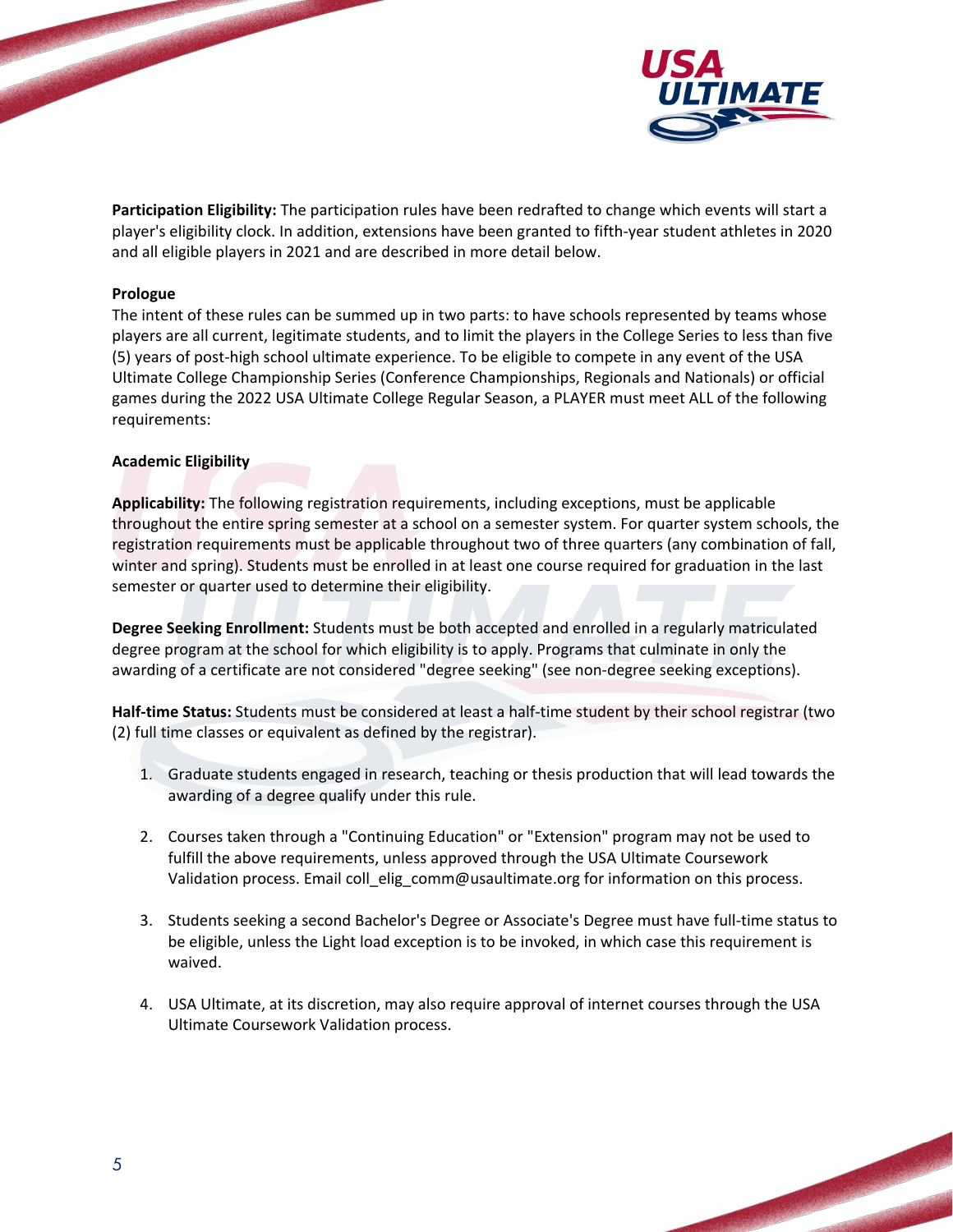

**Property Services** 

## **Academic Eligibility Exceptions**

**Non-degree seeking exception (spring semester):** A student taking classes full-time in a non-degree seeking program at the school for which eligibility is to apply may have the degree seeking requirement waived, provided the student does the following:

- 1. They must furnish proof of confirmed acceptance (e.g. Letter of Acceptance, Deposit for Enrollment) in a regularly matriculated degree program for the summer or fall semester at that same school.
- 2. The program in which they are accepted and enrolled for the summer or fall does not extend offers of admission for the spring semester.
- 3. The spring semester classes taken will be credited towards the degree program in which they are enrolled for the upcoming summer or fall semester.
- 4. The student submits an Eligibility Inquiry to coll\_elig\_comm@usaultimate.org providing documentation from school officials confirming the above facts.

**Non-degree seeking exception (fall or winter quarter):** A student taking classes full-time in a nondegree seeking program at the school for which eligibility is to apply may have the degree-seeking requirement waived, provided the student does the following:

- 1. They are accepted and enrolled in a regularly matriculated degree program for the spring quarter at that same school.
- 2. The program in which they are accepted and enrolled does not extend offers of admission for the quarter in which they are taking full-time classes.
- 3. The fall or winter quarter classes taken will be credited towards the degree program in which they are enrolled for the upcoming spring quarter.
- 4. The student submits an Eligibility Inquiry to coll\_elig\_comm@usaultimate.org providing documentation from school officials confirming the above facts.

**Light load exception:** The half-time requirement is waived for students who are BOTH:

- 1. Taking at least the minimum course load required to graduate, where "minimum course load" is at least one class; and
- 2. On track to graduate at the conclusion of the winter or spring term in the current academic year.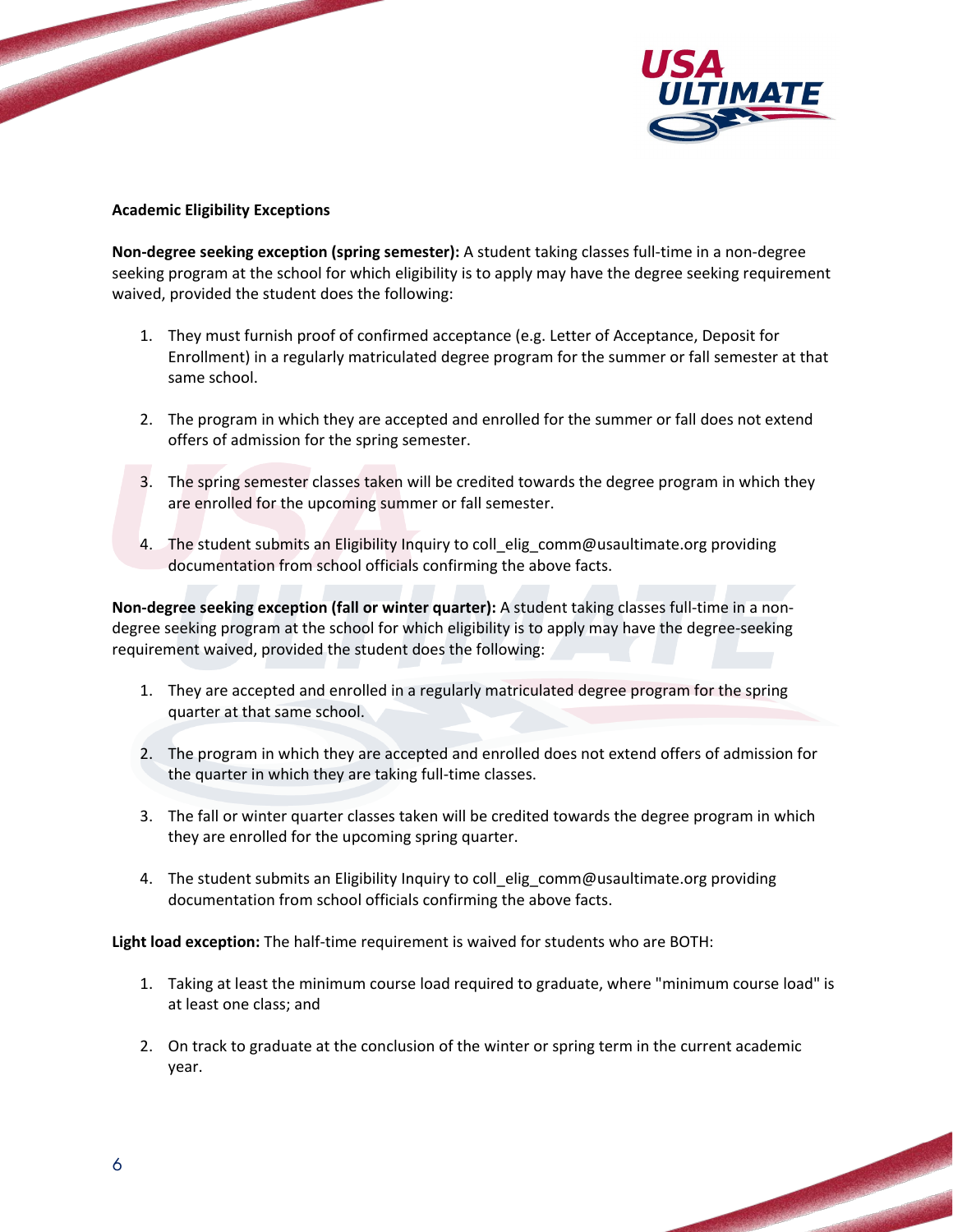

**BARBARA ARA** 

*Note: Students qualifying under the above are not eligible for subsequent College Series competitions before graduating with the degree to which this "light load" status was applied.* 

## **Participation Eligibility**

Definition of Participation: Participation, as it pertains to the college eligibility rules, is defined as a player playing at an event or a player being included on an official roster for an event.

#### **Definition of Start Date Events:**

- **1. For events prior to June 1, 2013:** Start Date Events include all events sanctioned by a national governing body, and excludes the following events classified as "Insured Play" -- Practice/Tryout; Scrimmage; Skills Clinic; Hat Tournaments that took place after June 1, 2012; and Skills Camps.
- **2. For events after June 1, 2013:** Start Date Events include all Championship Series level events, all Club Regular Season events, all college level events sanctioned by USA Ultimate, select team WFDF World Championship events in the under-24 age group and higher, or any equivalent events sanctioned by a national governing body other than USA Ultimate.

**Initial Participation:** If more than five (5) years have elapsed between initial participation in any Start Date Event and June 1 of the current year, the player is not eligible. See Military Service Exemptions.

*For example, if your first Start Date Event was any time between June 1, 2021 and May 31, 2022, you would be eligible to participate in the following college seasons: 2022, 2023, 2024, 2025 and 2026.* 

The above notwithstanding, the Initial Participation rule for the Spring 2022 College Series is adjusted to account for the extensions granted to **academically eligible** fifth-year student athletes in [2020](https://usaultimate.org/news/2020/04/usa-ultimate-extends-college-eligibility-to-fifth-year-student-athletes/) and all eligible players in [2021.](https://usaultimate.org/news/2020/12/competition-working-group-meets-to-discuss-and-make-decisions-on-2021-season/) Examples of the application of those extensions are below:

#### [2020 Fifth-Year Extension](https://usaultimate.org/news/2020/04/usa-ultimate-extends-college-eligibility-to-fifth-year-student-athletes/)

If your first Start Date Event was any time between June 1, 2015 and May 31, 2016, and you were academically eligible during the Spring 2020 College Season, you are eligible to participate in the following college seasons: 2016, 2017, 2018, 2019, 2020, 2021\* and 2022\*.

#### [General 2021 Extension](https://usaultimate.org/news/2020/12/competition-working-group-meets-to-discuss-and-make-decisions-on-2021-season/)

If your first Start Date Event was any time between June 1, 2016 and May 31, 2017, you are eligible to participate in the following college seasons: 2017, 2018, 2019, 2020, 2021 and 2022\*. *\*indicates extension season*

Everyone's USAU account should have an accurate, updated **college eligibility status** (through June 1, 2022) based on the two extensions above. After reading the above and checking your USAU account, if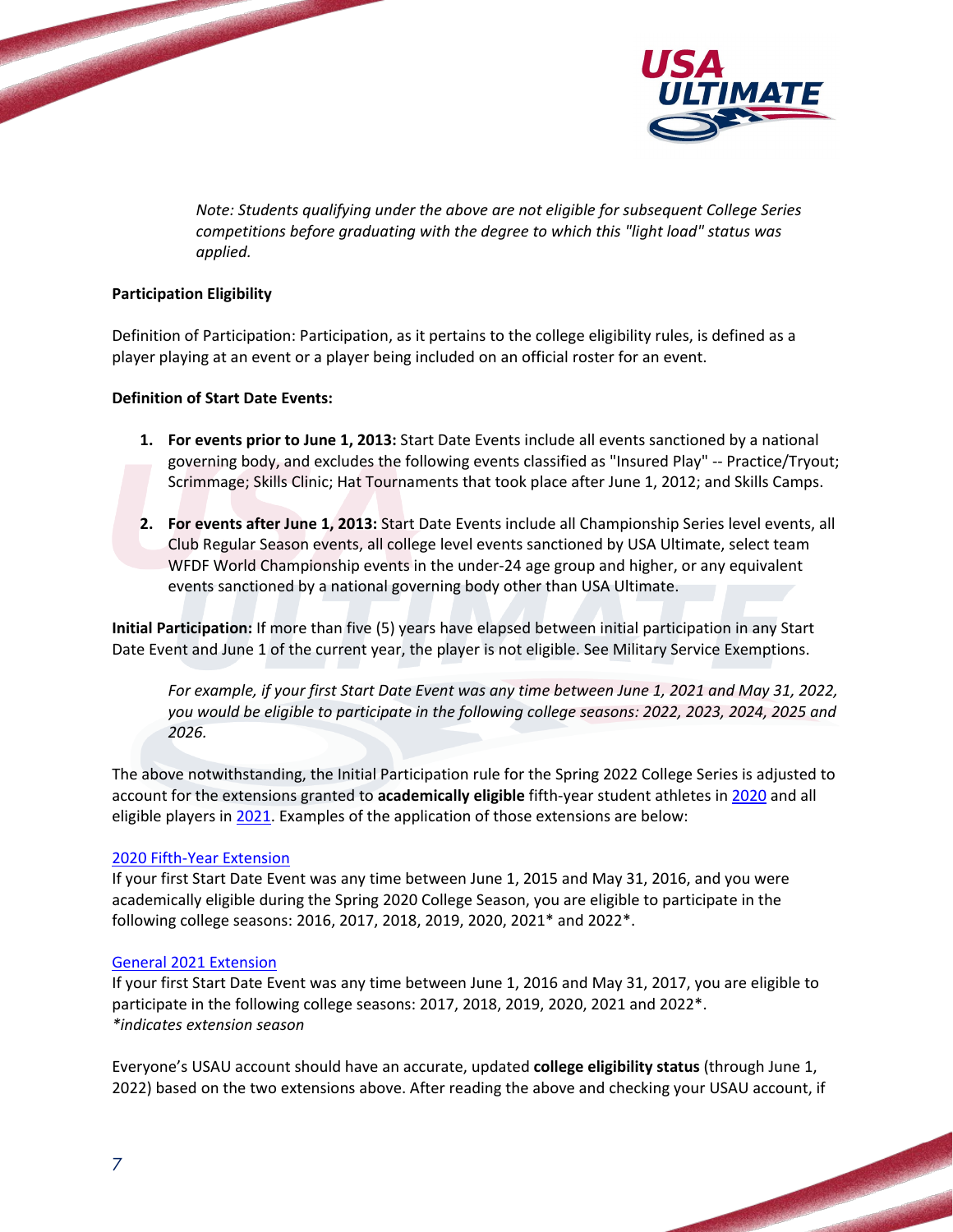



**REAL PROPERTY AND INCOME.** 

you feel your college eligibility is in error, please contac[t coll\\_elig\\_comm@usaultimate.org](mailto:coll_elig_comm@usaultimate.org) with your name and USAU ID#.

Note: *College Eligibility* and *Academic Eligibility* are different.

**High School Participation:** Initial Participation excludes participation in sanctioned events while in school prior to high school graduation.

**Youth Participation in Start Date Events:** Participation in a Start Date Event as a member of a Youth Club team shall be excluded from Initial Participation, unless such a team participates in the club championship series.

**Review of Start Date Events:** If you participated in a sanctioned event that started your eligibility clock after June 1, 2013, and it is not included in Start Date Events, you may submit an inquiry to coll\_elig\_comm@usaultimate.org to have your current eligibility reviewed by the eligibility committee.

**Participation Eligibility Exceptions:** All participation eligibility exception reviews are handled on a caseby-case basis and are not establishment of precedent.

**Military Service Exemptions:** Exemptions may be in place for players if their U.S. military service directly prevented their USA Ultimate College Series eligibility or attendance as a part of a participating team. For each college series that a player is granted this exemption, they will receive a one-year eligibility extension. Requests for Military Exemptions must be submitted to and approved by the USA Ultimate College Eligibility Committee. Contact coll\_elig\_comm@usaultimate.org to apply for an exemption.

**Domestic Exchange Students:** Domestic exchange students must apply to have their situation reviewed, but may only be eligible to play at the institution from which they are receiving their degree.

**Foreign Exchange Students:** Foreign exchange students may also apply to have their situation reviewed, but may not take advantage of any of the Academic Eligibility exceptions. They must be full-time, degree seeking students and must submit all required documentation in English. Foreign exchange students must provide evidence of initial participation from the governing body for Ultimate of their home country.

## **Team Eligibility**

**School Composition:** Each player's eligibility must apply at the same college or university (or schools in a current USA Ultimate approved consortium). If the school has multiple branches or locations, all players must be attending the same branch or location.

**Team Registration:** Each team must have a designated Team Organizer who will be responsible for the integrity, completeness and timeliness of the team's Roster. Before playing in any Series event, each team must meet the registration requirements outlined in the series guidelines.